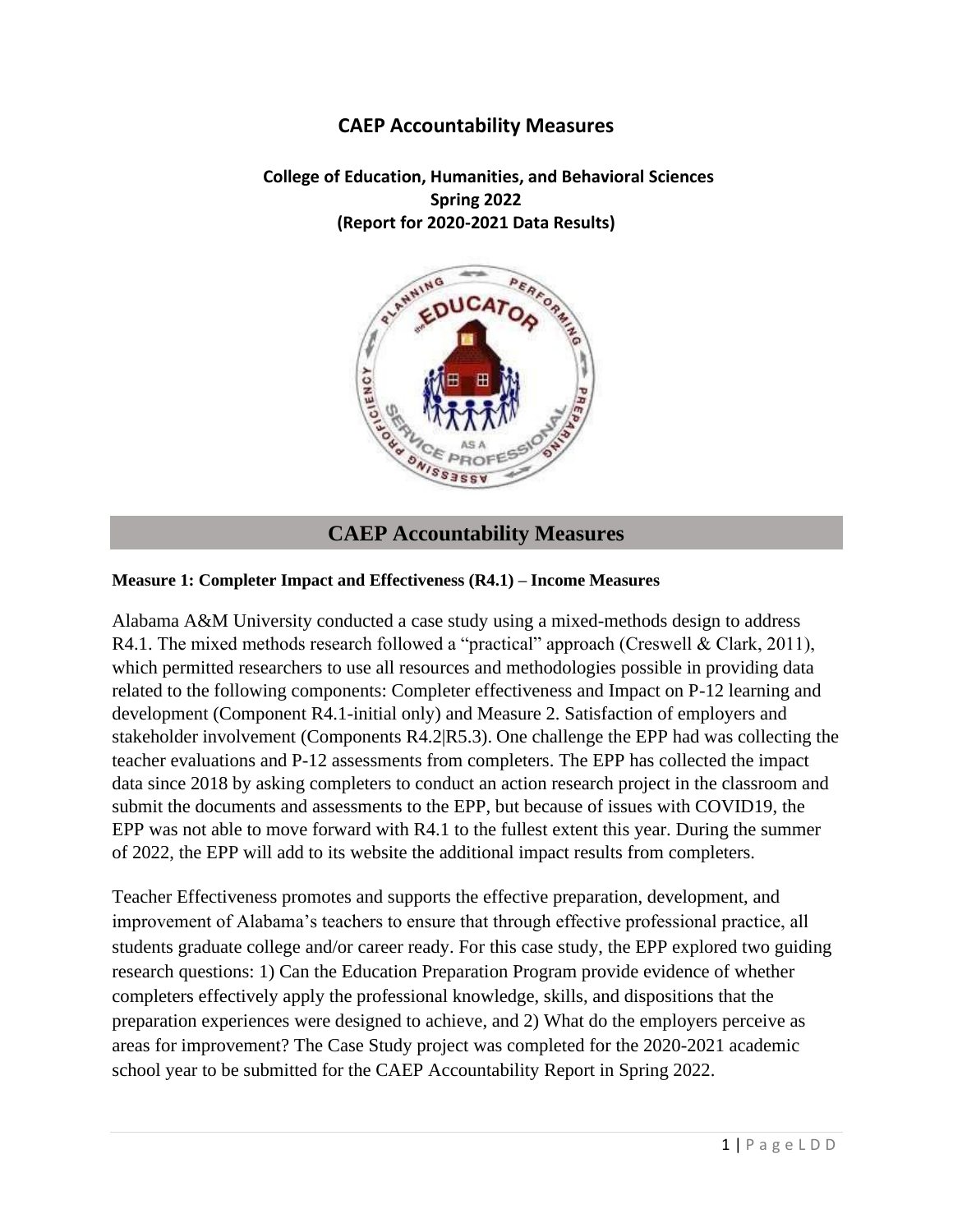The methods for collecting data were interviews to complete the InTASC Standards Observation and Engagement project, the Educator Preparation Program's Employer Survey, and the Alabama State Department of Education's Employer Survey that is emailed every fall semester to the EPP.

Employer Interviews (Observation) Aligned to the InTASC Standards

Teacher Effectiveness – Classroom Observations

During the interview process, the employers were asked to provide observation evaluations for completers hired from AAMU. The completers are scored 1-4 on each criterion, where 1 is "Developing", 2 is "Emerged", 3 is "Meets Expectations", and 4 is "Exceeds Expectations".

| Standards/Progressions #1 & #2: Learner Development and Learning Differences |                                                                     |                                                        |                           |                       |  |  |
|------------------------------------------------------------------------------|---------------------------------------------------------------------|--------------------------------------------------------|---------------------------|-----------------------|--|--|
| Elementary N=2                                                               | Emerging                                                            | Developing                                             | <b>Meets Expectations</b> | <b>Exceeds</b>        |  |  |
| Secondary N=3                                                                | 1                                                                   | 2                                                      | 3                         | <b>Expectations 4</b> |  |  |
| Elementary                                                                   |                                                                     |                                                        | 100%                      |                       |  |  |
| Secondary                                                                    |                                                                     |                                                        |                           | 100%                  |  |  |
|                                                                              |                                                                     | Standard/Progression #3: Learning Environments         |                           |                       |  |  |
| Elementary                                                                   |                                                                     |                                                        | 50%                       | 50%                   |  |  |
| Secondary                                                                    |                                                                     |                                                        |                           | 100%                  |  |  |
|                                                                              |                                                                     | Standard/Progression #4: Content Knowledge             |                           |                       |  |  |
| Elementary                                                                   |                                                                     |                                                        | 100%                      |                       |  |  |
| Secondary                                                                    |                                                                     |                                                        | 100%                      | 100%                  |  |  |
|                                                                              |                                                                     | Standard/Progression #5: Application of Content        |                           |                       |  |  |
| Elementary                                                                   |                                                                     |                                                        | 100%                      |                       |  |  |
| Secondary                                                                    |                                                                     |                                                        |                           | 100%                  |  |  |
|                                                                              |                                                                     | Standard/Progression #6: Assessment                    |                           |                       |  |  |
| Elementary                                                                   |                                                                     | 50%                                                    | 50%                       |                       |  |  |
| Secondary                                                                    |                                                                     |                                                        | 100%                      |                       |  |  |
|                                                                              |                                                                     | Standard/Progression #7: Planning for Instruction      |                           |                       |  |  |
| Elementary                                                                   |                                                                     |                                                        | 100%                      |                       |  |  |
| Secondary                                                                    |                                                                     |                                                        | 100%                      |                       |  |  |
|                                                                              |                                                                     | Standard/Progression #8: Instructional Strategies      |                           |                       |  |  |
| Elementary                                                                   |                                                                     | 50%                                                    | 50%                       |                       |  |  |
| Secondary                                                                    |                                                                     |                                                        | 100%                      |                       |  |  |
|                                                                              | Standard/Progression #9: Professional Learning and Ethical Practice |                                                        |                           |                       |  |  |
| Elementary                                                                   |                                                                     |                                                        |                           | 100%                  |  |  |
| Secondary                                                                    |                                                                     |                                                        |                           | 100%                  |  |  |
|                                                                              |                                                                     | Standard/Progression #10: Leadership and Collaboration |                           |                       |  |  |
| Elementary                                                                   |                                                                     | 50%                                                    | 50%                       |                       |  |  |
| Secondary                                                                    |                                                                     |                                                        |                           | 100%                  |  |  |

The following recommendations are representative of feedback from employers.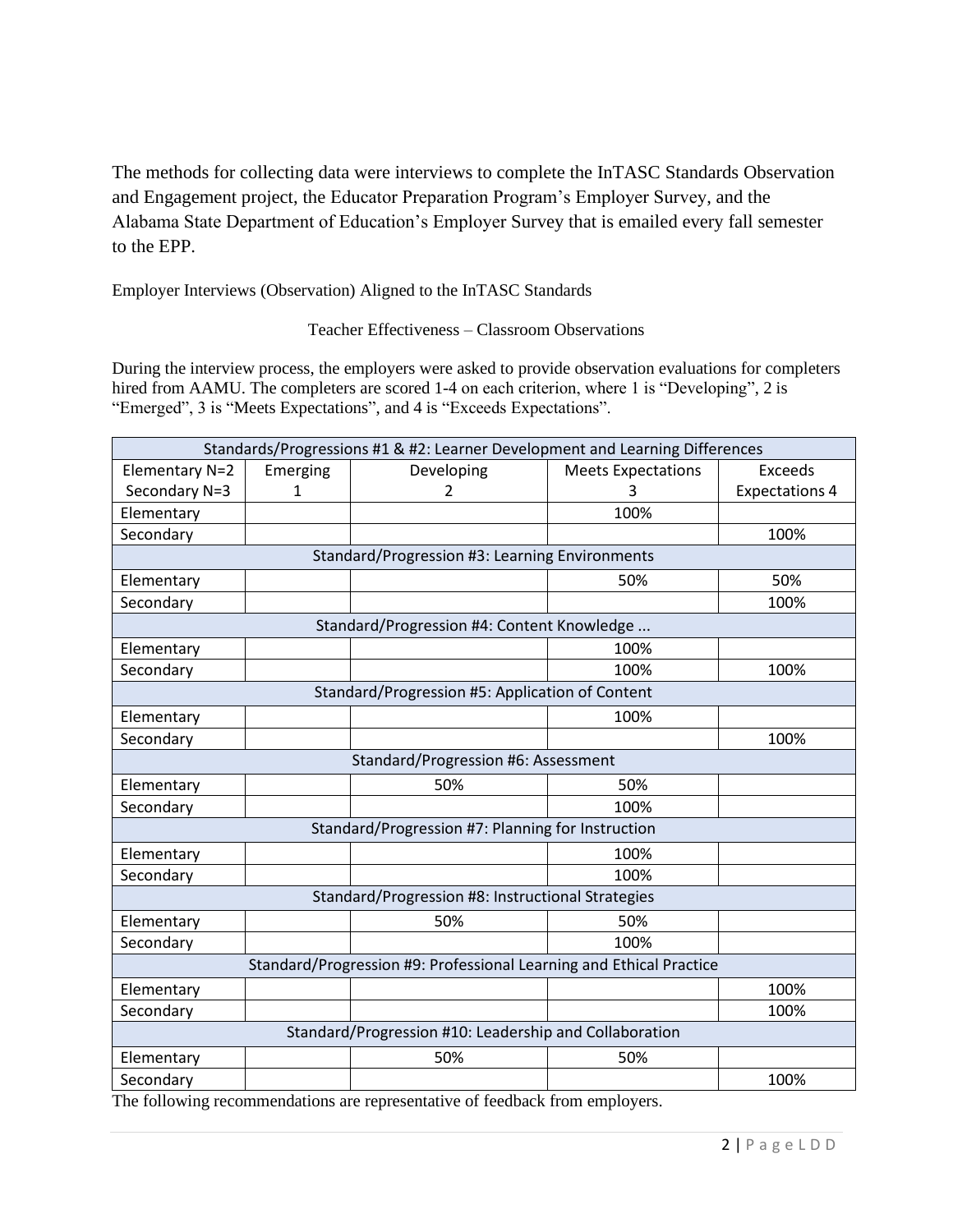Provide training/education on how to:

- Analyze data
- Create and use formative and summative assessments
- Teach gifted/talented students and integrate enrichments
- Create and use classroom management strategies
- Date literacy record keeping
- Include information in coursework related to expectations for teacher evaluations
- Include examples in the coursework of how to infuse technology and blended learning into the curriculum

# Conclusions and Findings of the Case Study

The EPP has researched the teacher effectiveness of its completers for years one and three and found that overall, the EPP's completers are making a positive difference in the classroom. The three case study measures have identified some glows and areas of growth for the EPP. This case study suggests that candidates are effective in teaching in the classroom and have a positive impact on their students. These data are limited, but the EPP will continue to collect and learn from employers to improve the education programs at Alabama A&M University. The EPP has developed an action plan to address the findings of the measures. During the summer 2022, the EPP will post additional impact data on the website in June.

# **Measure 2: Satisfaction of Employers and Stakeholders Involvement (R4.2, R5.3, & RA 4.1) – Income Measures**

# **Focus Group Interviews**

# **Apply Professional Knowledge, skills, and dispositions in the P-12 classroom**

The focus group completed at end of the Spring 2022 semester included  $1 - 3$ -year completers from the different programs. The focus group was held via zoom and the transcript from the zoom recording was analyzed for themes via question. The focus group attendees were asked a series of questions related to their preparedness to teach and the effectiveness of the training received at AAMU. The focus group was also asked a series of questions asking them how well prepared they were to deal with bias in teaching, the educational needs of diverse learners, and how they model Diversity, Equity, and Inclusion (DEI) in their classrooms.

Overall, candidates felt that AAMU had provided them with the various knowledge and skills needed to have a positive impact on students in a K-12 setting. The completers felt that AAMU had provided them with effective technology strategies that would allow them to keep students engaged in learning. The completers all stated that AAMU had taught them the skill of scaffolding that they use to ensure that all students learn. They also stated that AAMU had taught them how to differentiate instruction to ensure that all students are learning to the best of their abilities.

# **Focus Groups questions for Spring 2022**

The focus group was conducted via zoom webinar in the spring of 2022. The focus group was attended by five AAMU completers. The gender breakdown was two females and three males.

The following questions were asked of all participants. The transcript from the zoom meeting was analyzed for common themes. The results of these themes by the question are below.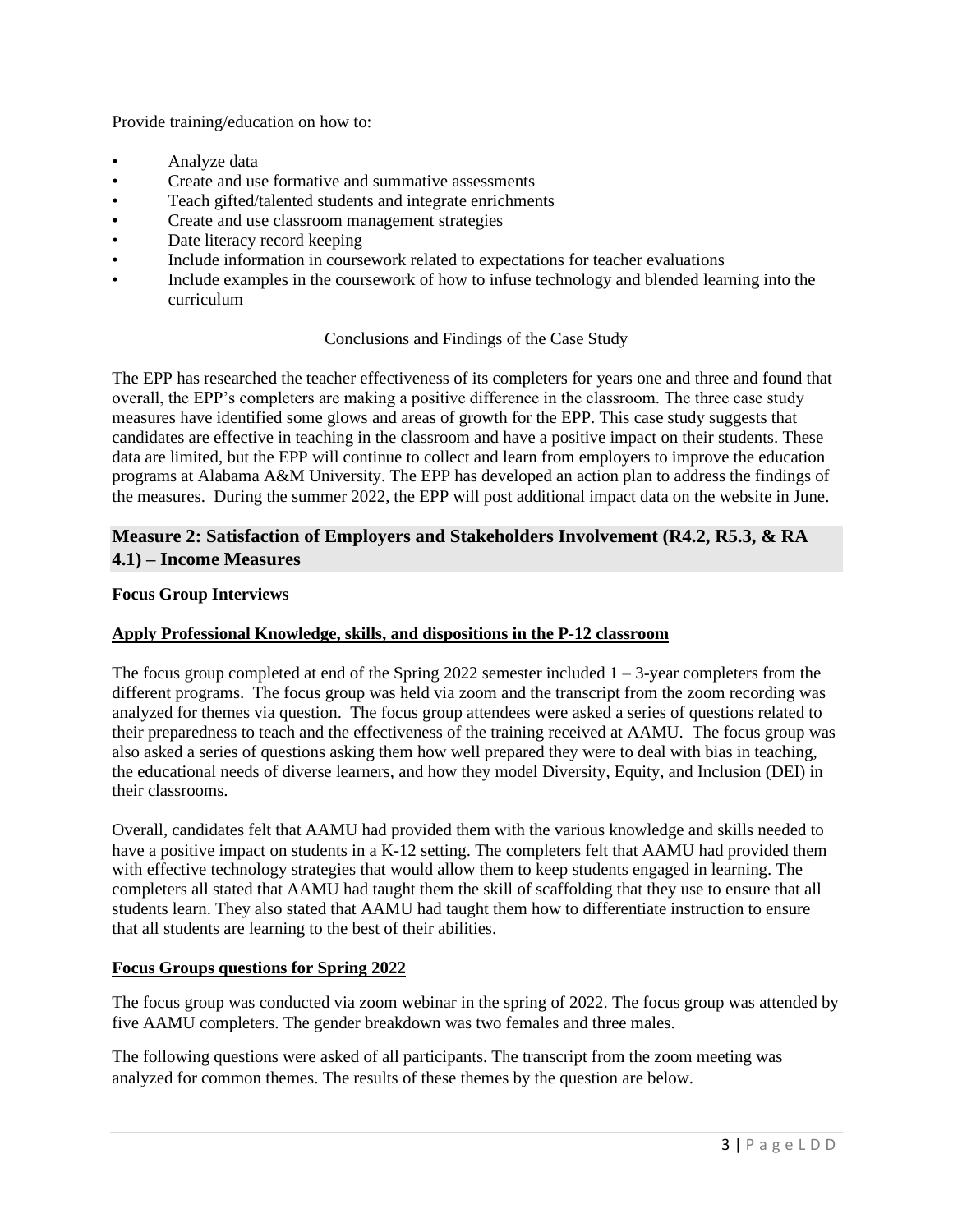- 1. What is the greatest reward teaching has afforded you thus far?
	- Helped them build relationships with students.
	- How much impact I can have on students, a chance to connect to the younger generation
	- Realizing that little things matter to students.
- 2. Lesson Planning Can confidently say that you can create a great lesson plan?
	- All participants responded that they could write lesson plans, some stated even in their sleep
	- All participants stated that AAMU had prepared them to write lesson plans.
- 3. Classroom Management Were you prepared for classroom management?
	- All participants stated they were prepared for classroom management.
	- Participants stated that AAMU taught them strategies throughout their program, therefore when they graduated, they felt prepared for classroom management.
	- All participants acknowledge that not everything about classroom management can be learned in a classroom and therefore what is learned in the classroom must be adapted to the environment of their current classroom.
- 4. Were you prepared for curriculum development?
	- One participant stated that what he learned about curriculum development at AAMU has helped him in his current role as a Curriculum Specialist.
	- One participant stated that instructors like Dr. Strachan had prepared him to develop curriculum.
- 5. What was the feedback on your mid-year or end-of-year evaluation?
	- Several students stated that they would provide copies of their observations.
- 6. COVID How prepared were you in technology, especially during this time of COVID?
	- All participants stated emphatically that they felt that instructors at AAMU had prepared them to use technology. Named off several instructors.
	- Participants stated that they had been provided resources that they still use today.
	- One participant stated that what he learned at AAMU on how to use technology made him ahead of the game as a virtual teacher.
	- Stated that many courses and teachers made sure that they were up to date on the technology that could be used in teaching students today.
- 7. Do you feel like AAMU prepared you for teaching? Give examples.
	- One participant stated that where he taught many people thought he had been teaching for years and he was only in his first year.
	- One participant stated she was well prepared by AAMU and she did not feel inferior to any of her colleagues.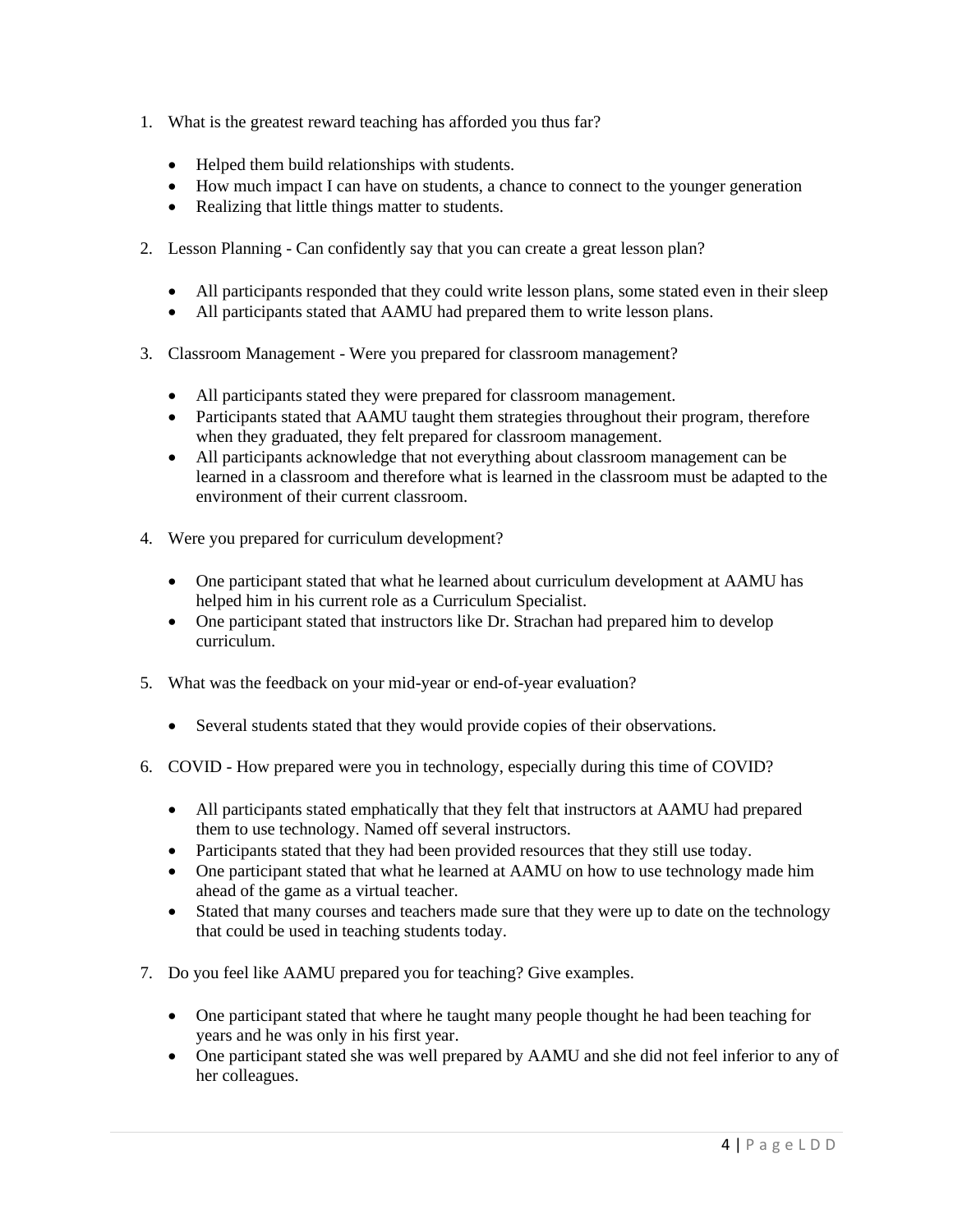- One participant stated that Dr. Massey did a great job preparing him to teach by teaching him math strategies such as number talks, turn and talk, etc.
- One theme from all participants was that instructors at AAMU were very intentional about helping us to learn to teach using real-life examples.
- 8. How do you model DEI (Diversity, Equity, and Inclusion) in your classroom?
	- The theme here was that they learned how to model DEI in their classrooms by how it was modeled in their classrooms at AAMU.
	- One participant stated that as the only male in the class, the instructor always made him feel comfortable and safe in the classroom.
	- Again, the use of the words intentional and individual was used by participants to explain how they learned to model DEI and this is what they have taken into their classrooms.

One participant stated that he makes sure his students know he sees them as students and not a number or whole group.

- 9. Do you feel like AAMU prepared you to understand the principle of bias in teaching (both internal and external bias)?
	- One participant stated that being at an HB university had provided them with an understanding of bias.
	- State that they were taught to leave bias out of the classroom.
	- Stated they were taught to create an environment where students felt safe and secure.
- 10. What recommendations do you have for AAMU to better improve their teacher preparation program?
	- One thing that students wanted from AAMU was some type of mentorship or advocate that would help them after they left AAMU as new teachers.
	- Better communication on what the real praxis scores were for passing
	- Wanted AAMU to reach out to their completers if they needed to place candidates in classes for observation
	- Wanted AAMU to be consistent with other universities on the number of hours needed for programs.
- 11. How has AAMU prepared you for communication with your students' families? Can you provide some examples of how you communicate with family members?
	- This was a topic where many of the participants stated that Dr. Durm's Parent and Family Assessment class had helped them understand the importance of communicating with parents.
	- Many students stated that they had learned from AAMU instructors to make sure that their first communication with a parent was positive, not negative.
	- One participant stated that AAMU taught him the importance of building a relationship with families and the community where he was teaching.
	- One participant stated that they had multiple courses that emphasized communication with parents and family.
- 12. Do you think AAMU prepared to you to understand the educational needs of Diverse Learners.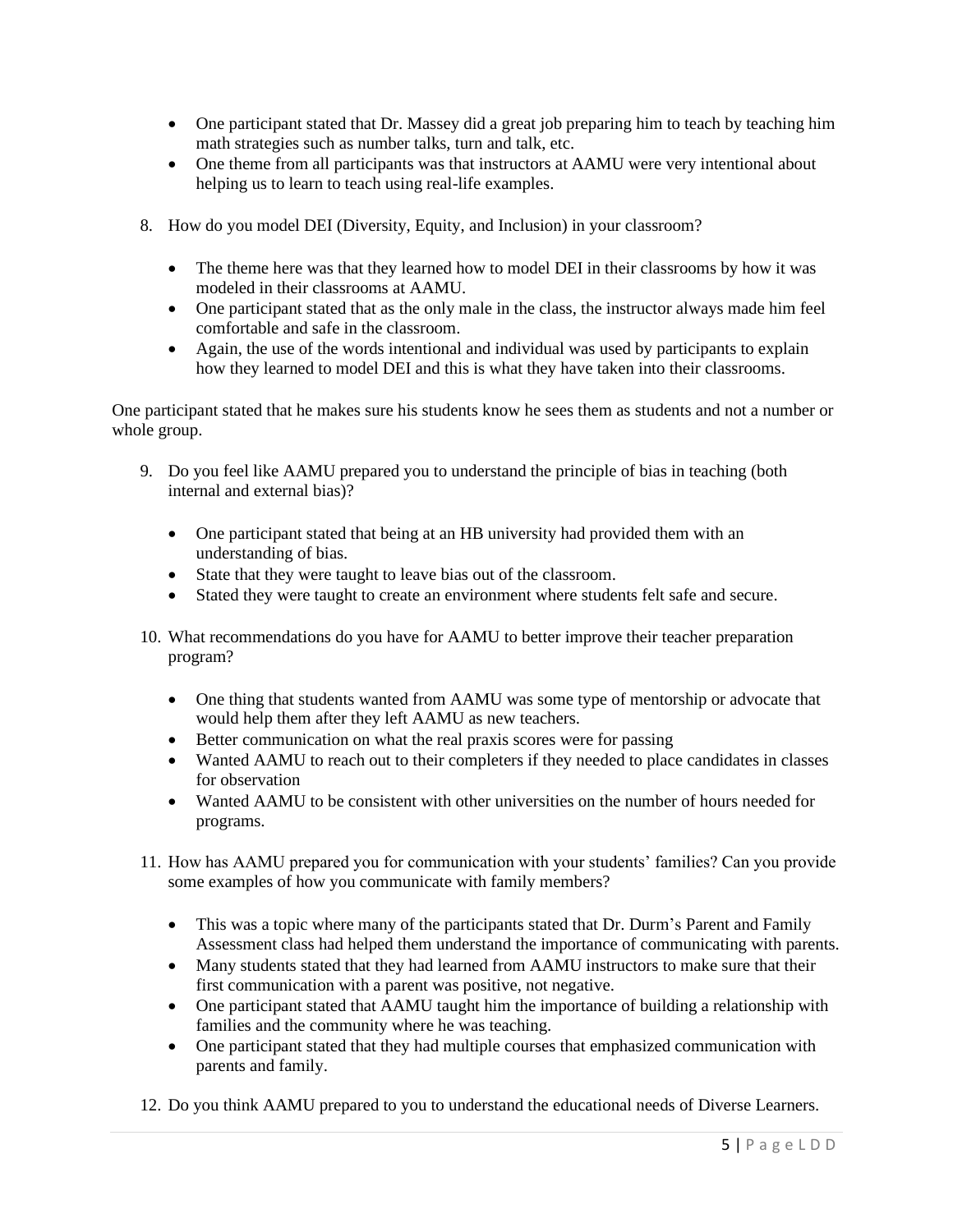- All participants discussed how they had learned to use scaffolding to teach all students.
- All participants discussed how their lesson plans had to include accommodations and address the need of all students.
- All participants discussed how in many of their courses they had learned to use differentiation in their classes.

## **ALSDE EPP Report Card Employee Responses (2020-2021)**

#### [2020-2021 ALSACE Survey for Employers of New Years \(State Report, pages 16-19.](https://www.alabamaachieves.org/wp-content/uploads/2021/10/Alabama-A_M-University-Higher-Ed-Report-Card-2021.pdf)

The data from the Employee part of the ALSDE EPP report card was analyzed and the questions related to "Impact on P-12 Student Learning" were reviewed. The scale used for this survey was: Teacher Leader, Effective Teacher, Emerging Teacher, and Ineffective teacher. The percentage responses for the scales Teacher Leader and Effective Teacher were summed and compared to the State Average. For the question, "manage the learning environment to engage learners actively" the EPP percentage was 69% compared to 63% for the state. For the question, "plan instruction based on information from formative and summative assessments as well as other sources and systematically adjust plans to meet each student's learning needs" the EPP percentage was 63% to 53% for the state. For the question, "understand and use a variety of instructional strategies and make learning accessible to all learners", the values were 63% for EPP and 60% for the state.

#### **Educator Preparation Program Employee Survey**

The EPP surveyed the employees of  $1 - 3$ -year out completers. The survey was distributed to 17 employees and four responded representing a 24% response rate. The survey consisted of 43 questions designed to gain insight into the effectiveness of the EPP Teacher Preparedness program. The scale used on the survey was: Very well prepared (5), Well Prepared (4), Adequately Prepared (3), Not sufficiently prepared (2), Not prepared at all (1). The frequency of each response for each question was tabulated and a weighted mean was calculated. The weighted mean was calculated to that the results good be normalized and compared to the teacher survey data. The average weighted mean then would be 3. The employee ratings ranged from 3.00 to 4.00. The employees rated their AAMU teachers strongest in the area of learning environments with a range of 3.00 to 4.00 on AAMU completers to create a learning environment to increase student learning. The employee also rated AAMU candidates at a 3.50 for being able to implement appropriate and challenging learning experiences.

#### **EPP Employee Survey**

The EPP surveyed the employees of  $1 - 3$ -year out completers. The survey was distributed to 17 employees and four responded representing a 24% response rate. The survey consisted of 43 questions designed to gain insight into the effectiveness of the EPP Teacher Preparedness program.

Question 43 asked the employees to "please click on the response that best reflects your perspective about the overall quality of the Educator Preparation Program". The scale for this question was Highly effective (4), Effective (3), Minimally Effective (2), and Ineffective (1). The weighted mean from the employees was 2.75.

When asked if they would hire teacher other AAMU completers in the future, 100% of the employees stated that they would hire AAMU teachers.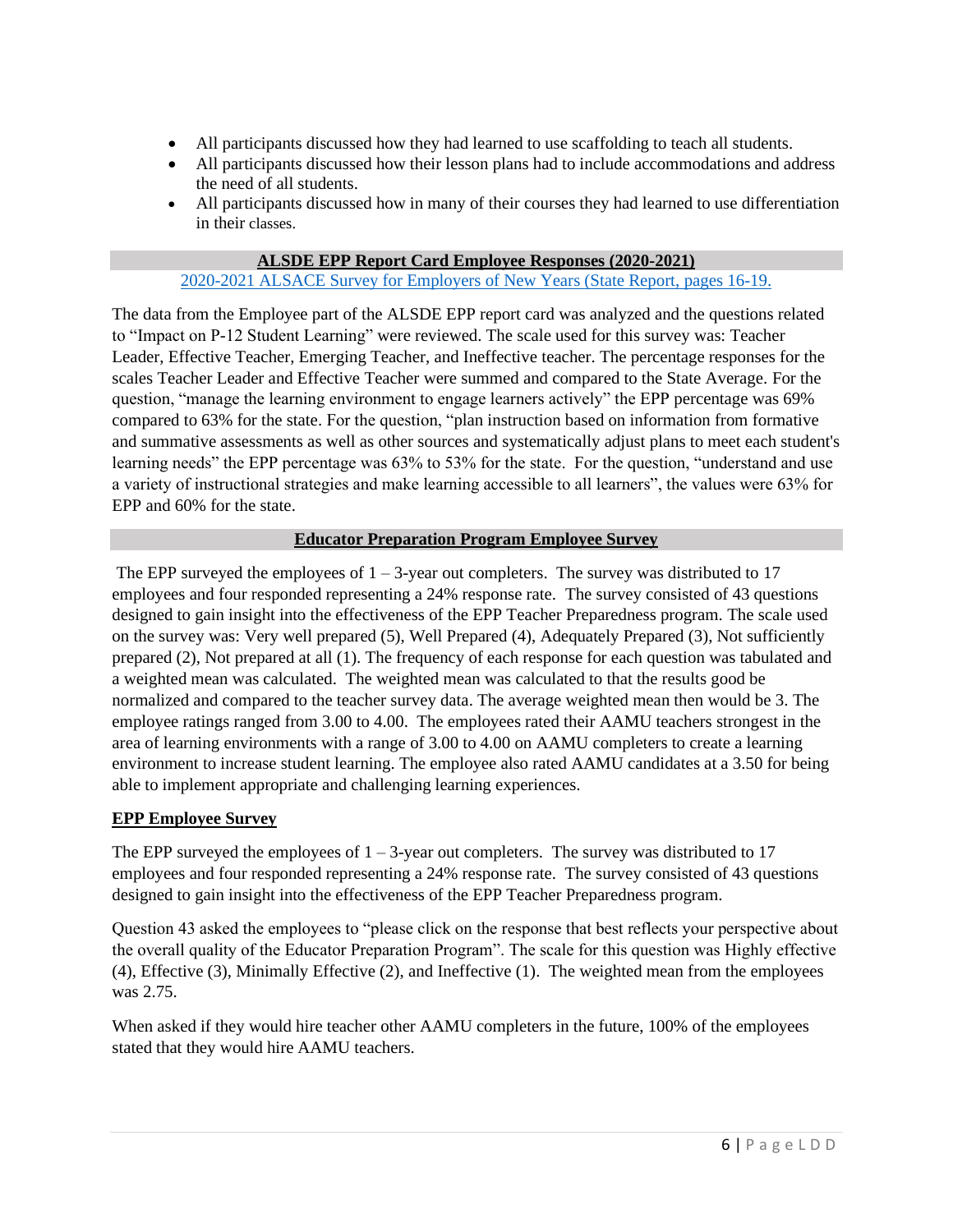# **Table 2. EPP Employer Survey**

# Year - 1 out teacher = 2<br>Year - 3 out teacher = 2

N=4/17 (Response Rate 24%)

| Criteria/Elements InTASC Standards           | $N=4$          | Very<br>Well<br>Prepared<br>(5) | Well<br>Prepared<br>(4) | Adequately<br>Prepared<br>(3) | <b>Not</b><br>Sufficiently<br>Prepared<br>(2) | <b>Not</b><br>Prepared<br>at All<br>(1) | Weighted<br>Mean |
|----------------------------------------------|----------------|---------------------------------|-------------------------|-------------------------------|-----------------------------------------------|-----------------------------------------|------------------|
| 1. Rate your overall satisfaction with the   |                |                                 |                         |                               |                                               |                                         |                  |
| preparation of teachers from AAMU, hired     |                |                                 |                         |                               |                                               |                                         |                  |
| for their assigned responsibilities in       |                |                                 |                         |                               |                                               |                                         |                  |
| working with P-12 students.                  | $\overline{4}$ |                                 | 50(2)                   | 50(2)                         |                                               |                                         | 3.50             |
| 2. As a result of the AAMU graduate's        |                |                                 |                         |                               |                                               |                                         |                  |
| training, how 4 was he/she in his/her        |                |                                 |                         |                               |                                               |                                         |                  |
| program of study?                            | 4              |                                 | 50(2)                   | 50(2)                         |                                               |                                         | 3.50             |
| 3. The teacher was prepared to use           |                |                                 |                         |                               |                                               |                                         |                  |
| technology to enhance student learning.      | $\overline{4}$ | 25(1)                           | 50(2)                   |                               | 25(1)                                         |                                         | 3.75             |
| Communication                                |                |                                 |                         |                               |                                               |                                         |                  |
|                                              |                |                                 |                         |                               |                                               |                                         |                  |
| 4. The teacher was prepared to use 3         |                |                                 |                         |                               |                                               |                                         |                  |
| communication strategies to foster learning. | $\overline{4}$ | 25(1)                           | 25(1)                   | 50(2)                         |                                               |                                         | 3.75             |
| 5. The teacher was prepared to 3ly           |                |                                 |                         |                               |                                               |                                         |                  |
| communicate with parents.                    | $\overline{4}$ | 25(1)                           |                         | 75(3)                         |                                               |                                         | 3.50             |
| 6. The teacher was prepared to 3ly           |                |                                 |                         |                               |                                               |                                         |                  |
| communicate with all staff.                  | $\overline{4}$ | 25(1)                           | 50(2)                   | 25(1)                         |                                               |                                         | 4.00             |
| 7. The teacher was prepared to promote       |                |                                 |                         |                               |                                               |                                         |                  |
| respect for diverse cultures, genders, and   |                |                                 |                         |                               |                                               |                                         |                  |
| intellectual/physical abilities.             | $\overline{4}$ | 25(1)                           | 50(2)                   | 25(1)                         |                                               |                                         | 4.00             |
| 8. The teacher was prepared to use           |                |                                 |                         |                               |                                               |                                         |                  |
| technology as a communication tool.          | $\overline{4}$ | 25(1)                           | 50(2)                   | 25(1)                         |                                               |                                         | 4.00             |
| 9. The teacher was prepared to enhance       |                |                                 |                         |                               |                                               |                                         |                  |
| students' skills in using technology as a    |                |                                 |                         |                               |                                               |                                         |                  |
| communication tool.                          | $\overline{4}$ | 25(1)                           | 50(2)                   | 25(1)                         |                                               |                                         | 4.00             |
| Learner Development #1                       |                |                                 |                         |                               |                                               |                                         |                  |
| 10. The teacher was prepared to implement    |                |                                 |                         |                               |                                               |                                         |                  |
| developmentally appropriate and              |                |                                 |                         |                               |                                               |                                         |                  |
| challenging learning experiences.            | $\overline{4}$ |                                 | 50(2)                   | 50(2)                         |                                               |                                         | 3.50             |
| Learning Differences #2                      |                |                                 |                         |                               |                                               |                                         |                  |
| 11. The teacher was prepared to design       |                |                                 |                         |                               |                                               |                                         |                  |
| lessons that include differentiated          |                |                                 |                         |                               |                                               |                                         |                  |
| instruction.                                 | $\overline{4}$ |                                 | 25(1)                   | 50(2)                         | 25(1)                                         |                                         | 3.00             |
| 12. The teacher was prepared to implement    |                |                                 |                         |                               |                                               |                                         |                  |
| instruction based on a student's IEP.        | 4              | 25(1)                           |                         | 75(3)                         |                                               |                                         | 3.50             |
| 13. The teacher was prepared to modify       |                |                                 |                         |                               |                                               |                                         |                  |
| instruction for English language learners.   | $\overline{4}$ | 25(1)                           |                         | 75(3)                         |                                               |                                         | 3.50             |
| 14. The teacher was prepared to modify       |                |                                 |                         |                               |                                               |                                         |                  |
| instruction for gifted and high achieving    |                |                                 |                         |                               |                                               |                                         |                  |
| learners.                                    | $\overline{4}$ |                                 | 25(1)                   | 75(3)                         |                                               |                                         | 3.25             |
| Learning Environment #3                      |                |                                 |                         |                               |                                               |                                         |                  |
| 15. The teacher was prepared to create a     |                |                                 |                         |                               |                                               |                                         |                  |
| classroom environment that encourages        |                |                                 |                         |                               |                                               |                                         |                  |
| student engagement.                          | $\overline{4}$ | 25(1)                           | 50(2)                   | 25(1)                         |                                               |                                         | 4.00             |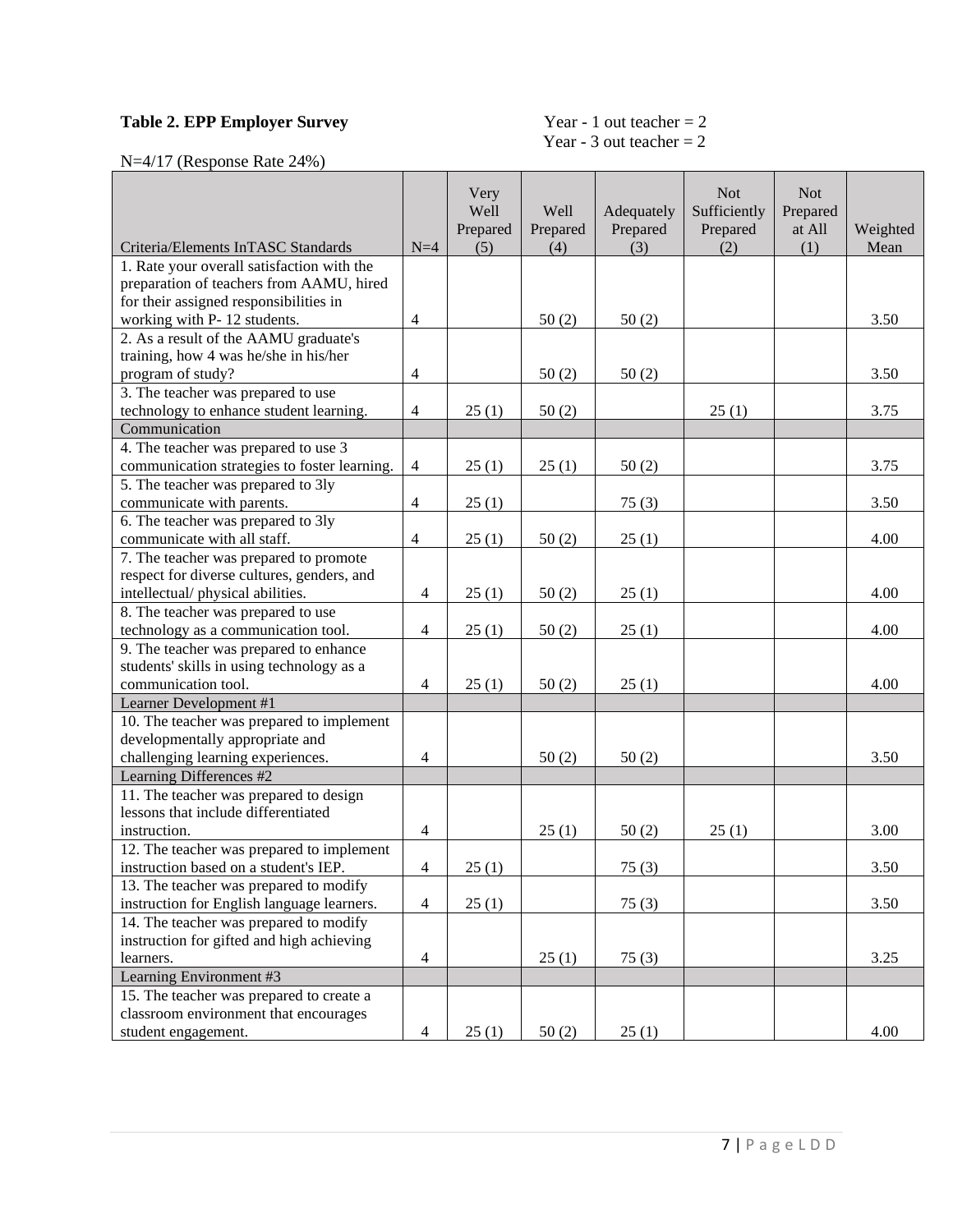| 16. The teacher was prepared to use a       |                |       |       |       |       |      |
|---------------------------------------------|----------------|-------|-------|-------|-------|------|
| variety of positive be classroom            |                |       |       |       |       |      |
| management strategies.                      | 4              | 25(1) | 50(2) | 25(1) |       | 4.00 |
| 17. The teacher was prepared to manage a    |                |       |       |       |       |      |
| variety of discipline issues.               | $\overline{4}$ |       | 25(1) | 50(2) | 25(1) | 3.00 |
| 18. The teacher was prepared to motivate    |                |       |       |       |       |      |
| his or her students to learn.               | $\overline{4}$ | 25(1) | 25(1) | 25(1) | 25(1) | 3.50 |
| 19. The teacher was prepared to foster      |                |       |       |       |       |      |
| positive student relationships.             | $\overline{4}$ | 25(1) | 50(2) | 25(1) |       | 4.00 |
| 20. The teacher was prepared to facilitate  |                |       |       |       |       |      |
| smooth transitions from one activity to the |                |       |       |       |       |      |
| next.                                       | $\overline{4}$ |       | 25(1) | 75(3) |       | 3.25 |
| Content Knowledge #4                        |                |       |       |       |       |      |
| 21. The teacher was prepared in the content |                |       |       |       |       |      |
| area.                                       | $\overline{4}$ |       | 50(2) | 50(2) |       | 3.50 |
| 22. The teacher was prepared to engage      |                |       |       |       |       |      |
| students in the content area.               | $\overline{4}$ |       | 50(2) | 50(2) |       | 3.50 |
| 23. The teacher was prepared to make        |                |       |       |       |       |      |
| content meaningful to students.             | $\overline{4}$ |       | 50(2) | 50(2) |       | 3.50 |
| Application of Content #5 (Critical         |                |       |       |       |       |      |
| Thinking)                                   |                |       |       |       |       |      |
| 24. The teacher was prepared to implement   |                |       |       |       |       |      |
| a variety of instructional strategies that  |                |       |       |       |       |      |
| were appropriate for the grade level or     |                |       |       |       |       |      |
| subject.                                    | 4              |       | 50(2) | 25(1) | 25(1) | 3.25 |
| 25. The teacher was prepared to engage      |                |       |       |       |       |      |
| students in critical thinking.              | $\overline{4}$ |       | 50(2) | 25(1) | 25(1) | 3.25 |
| 26. The teacher was prepared to model       |                |       |       |       |       |      |
| critical thinking and problem solving.      | $\overline{4}$ |       | 50(2) | 25(1) | 25(1) | 3.25 |
| Planning for Instruction #7                 |                |       |       |       |       |      |
| 27. The teacher was prepared to provide     |                |       |       |       |       |      |
| instruction that supports every student in  |                |       |       |       |       |      |
| meeting rigorous learning goals.            | $\overline{4}$ |       | 50(2) | 50(2) |       | 3.50 |
| 28. The teacher was prepared to incorporate |                |       |       |       |       |      |
| material about people from different        |                |       |       |       |       |      |
| backgrounds into the curriculum.            | $\overline{4}$ |       | 50(2) | 50(2) |       | 3.50 |
| 29. The teacher was prepared to keep his or |                |       |       |       |       |      |
| her students on task.                       | $\overline{4}$ |       | 50(2) | 25(1) | 25(1) | 3.25 |
| <b>Instructional Strategies #8</b>          |                |       |       |       |       |      |
| 30. The teacher was prepared to engage      |                |       |       |       |       |      |
| students in learning.                       | $\overline{4}$ | 25(1) | 25(1) | 25(1) | 25(1) | 3.50 |
| 31. The teacher was prepared to use         |                |       |       |       |       |      |
| questioning and discussion techniques.      | $\overline{4}$ |       | 50(2) | 25(1) | 25(1) | 3.25 |
| Student Assessment and Data Analysis #6     |                |       |       |       |       |      |
| 32. The teacher was prepared to use         |                |       |       |       |       |      |
| assessments to evaluate learning.           | $\overline{4}$ |       | 25(1) | 50(2) | 25(1) | 3.00 |
| 33. The teacher was prepared to develop     |                |       |       |       |       |      |
| assessments to evaluate learning.           | $\overline{4}$ |       | 25(1) | 50(2) | 25(1) | 3.00 |
| 34. The teacher was prepared to analyze     |                |       |       |       |       |      |
| assessment data to improve instruction.     | $\overline{4}$ |       | 25(1) | 50(2) | 25(1) | 3.00 |
| 35. The teacher was prepared to help        |                |       |       |       |       |      |
| students set learning goals based on        |                |       |       |       |       |      |
| assessment results.                         | 4              |       | 25(1) | 50(2) | 25(1) | 3.00 |
|                                             |                |       |       |       |       |      |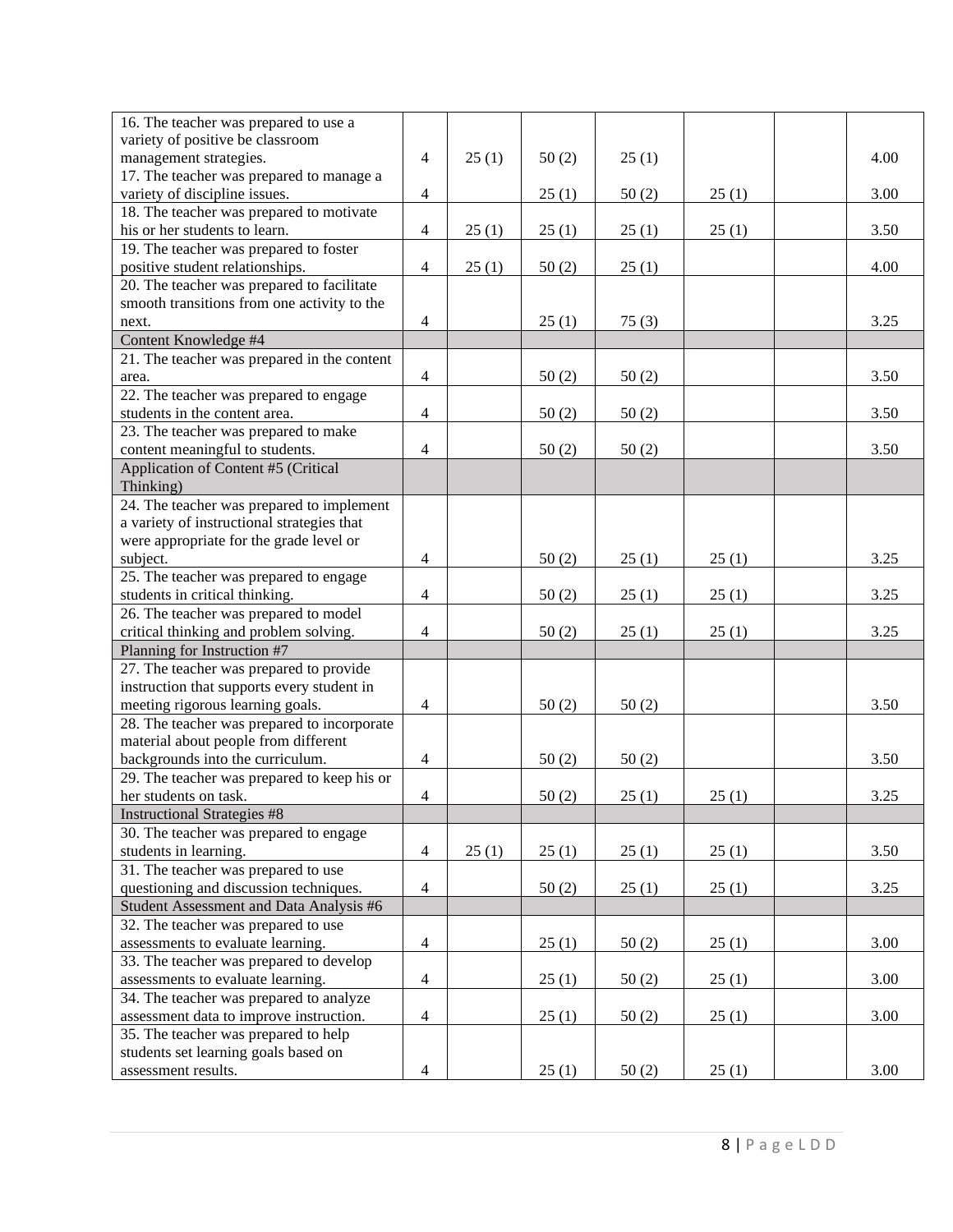| 36. The teacher was prepared to work with     |                      |             |                |           |             |  |      |
|-----------------------------------------------|----------------------|-------------|----------------|-----------|-------------|--|------|
| colleagues to set learning goals using        |                      |             |                |           |             |  |      |
| assessment results.                           | 4                    | 25(1)       |                | 50(2)     | 25(1)       |  | 3.25 |
| Professional Learning and Ethical Practice    |                      |             |                |           |             |  |      |
| #9                                            |                      |             |                |           |             |  |      |
| 37. The teacher was prepared to analyze       |                      |             |                |           |             |  |      |
| data to reflect on areas for professional     |                      |             |                |           |             |  |      |
| growth.                                       | $\overline{4}$       | 25(1)       | 50(2)          | 25(1)     |             |  | 4.00 |
| 38. The teacher was prepared to reflect on    |                      |             |                |           |             |  |      |
| his or her practices for professional growth. | $\overline{4}$       | 25(1)       | 50(2)          | 25(1)     |             |  | 4.00 |
| Leadership and Collaboration #10              |                      |             |                |           |             |  |      |
| 39. The teacher was prepared to collaborate   |                      |             |                |           |             |  |      |
| as a professional teacher.                    | $\overline{4}$       |             | 25(1)          | 50(2)     | 25(1)       |  | 3.00 |
| 40. The teacher was prepared to collaborate   |                      |             |                |           |             |  |      |
| with colleagues to support student learning.  | $\overline{4}$       | 25(1)       |                | 50(2)     | 25(1)       |  | 3.25 |
| 41. The teacher was prepared to collaborate   |                      |             |                |           |             |  |      |
| with parents to supports student learning.    | $\overline{4}$       | 25(1)       |                | 75(3)     |             |  | 3.50 |
| 42. The teacher was prepared to participate   |                      |             |                |           |             |  |      |
| in professional organizations.                | $\overline{4}$       | 25(1)       |                | 75(3)     |             |  | 3.50 |
|                                               |                      | Other Areas |                |           |             |  |      |
|                                               |                      | Highly      |                | Minimally |             |  |      |
|                                               |                      | Effective   | Effective      | Effective | Ineffective |  |      |
|                                               | $\overline{4}$       | (4)         | (3)            | (2)       | (1)         |  |      |
| 43. Please click on the response that best    |                      |             |                |           |             |  |      |
| reflects your perspective about the overall   |                      |             |                |           |             |  |      |
| quality of the Educator Preparation           |                      |             |                |           |             |  |      |
| Program.                                      | 4                    |             | 75(3)          | 25(1)     |             |  | 2.75 |
|                                               | $\overline{4}$       | Yes         | N <sub>o</sub> |           |             |  |      |
| 44. Was the teacher currently teaching in     |                      |             |                |           |             |  |      |
| the subject area in which he/she was          |                      |             |                |           |             |  |      |
| certified?                                    | $\overline{4}$       | 100(4)      |                |           |             |  |      |
| 45. What milestones have you                  |                      |             |                |           |             |  |      |
| accomplished as a teacher?                    | Teacher of the Month |             |                |           |             |  |      |
|                                               | $\overline{4}$       | Yes         | N <sub>o</sub> |           |             |  |      |
| 46. Was the teacher provided a mentor         |                      |             |                |           |             |  |      |
| teacher?                                      | 4                    | 100(4)      |                |           |             |  |      |
| 47. Will you hire other teachers from         |                      |             |                |           |             |  |      |
| AAMU based on your experiences with           |                      |             |                |           |             |  |      |
|                                               |                      |             |                |           |             |  |      |

#### **ALSDE EPP Report Card Employee Responses (2020-21)**

#### [2020-2021 ALSACE Survey for Employers of New Years \(State Report, pages 16-19.](https://www.alabamaachieves.org/wp-content/uploads/2021/10/Alabama-A_M-University-Higher-Ed-Report-Card-2021.pdf)

The data analysis of the EPP's state report card for the Employee survey provided the following results. The rating scale used was Teacher Leader, Effective Teacher, Emerging Teacher, and Ineffective Teacher. The data analysis indicated that the employers rated the EPP candidates equal to or higher than the state mean in 43.5% of the questions. The EPP areas of strengths were collaboration, ethics, planning of instruction, manage a learning environment to engage learners actively.

The EPP areas of weakness were mainly related to the understanding of Alabama initiatives and communication with families, colleagues, and community leaders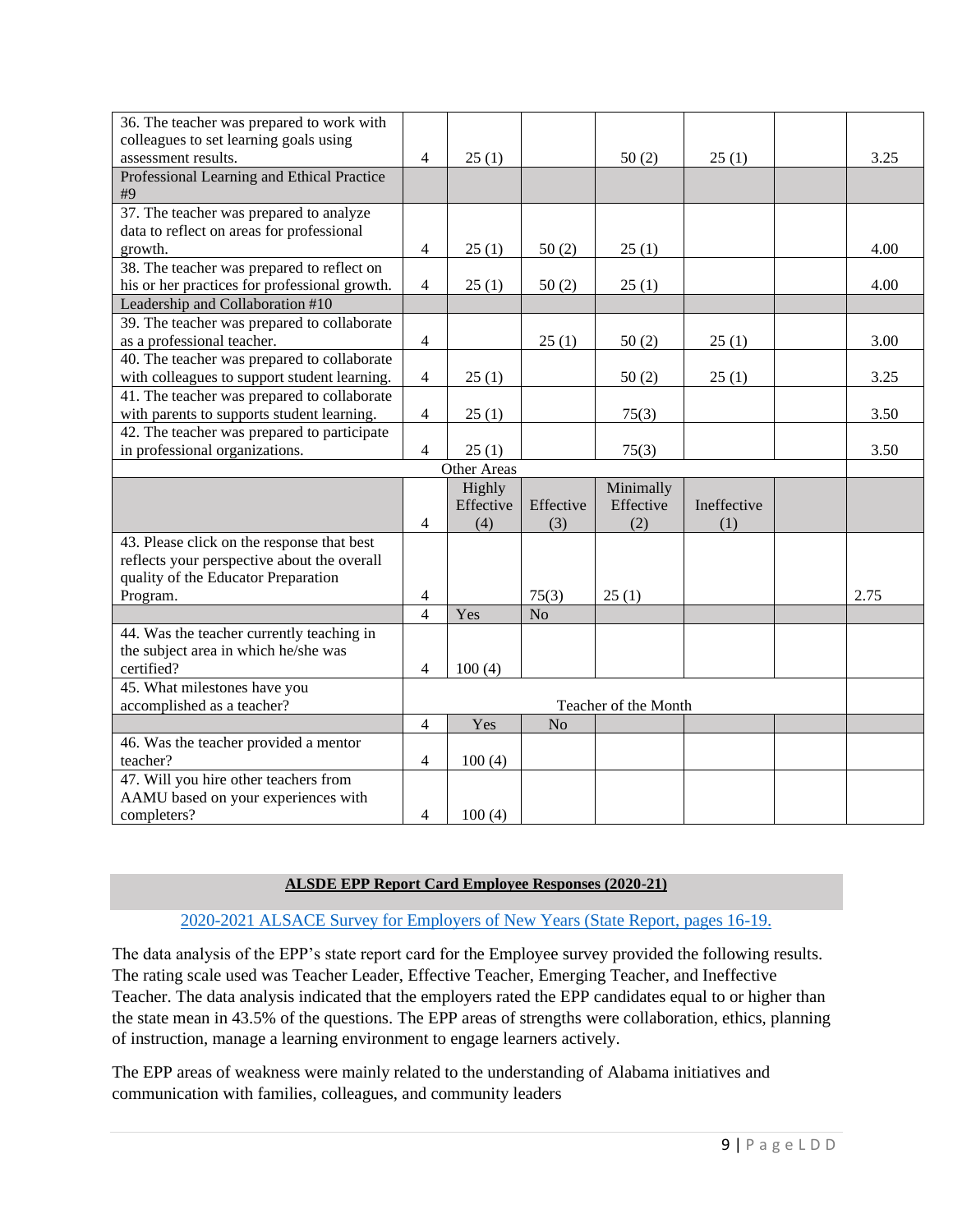|                | <b>EPP State Report Card Employer Survey</b>                                                                                                                                                                                      |                                                            |              |                   |  |  |  |
|----------------|-----------------------------------------------------------------------------------------------------------------------------------------------------------------------------------------------------------------------------------|------------------------------------------------------------|--------------|-------------------|--|--|--|
|                | <b>Employer Responses via Question</b>                                                                                                                                                                                            |                                                            |              |                   |  |  |  |
|                |                                                                                                                                                                                                                                   | <b>Employer Responses</b> (%<br>Effective +Teacher Leader) |              |                   |  |  |  |
| Q#             | Question                                                                                                                                                                                                                          | <b>AAMU</b>                                                | <b>State</b> | <b>Difference</b> |  |  |  |
| $\overline{4}$ | connect concepts, perspectives from varied disciplines, and<br>interdisciplinary themes to real-world problems and issues                                                                                                         | 62                                                         | 51           | 11                |  |  |  |
| 6              | encourage learners to develop a deep understanding of content areas,<br>make connections across content, and applies content knowledge in<br>meaningful ways                                                                      | 63                                                         | 52           | 11                |  |  |  |
| 13             | plan instruction based on information from formative and summative<br>assessments as well as other sources and systematically adjust plans to<br>meet each student's learning needs                                               | 63                                                         | 53           | 10                |  |  |  |
| 17             | seek appropriate leadership roles and opportunities that would allow<br>me to take responsibility for student learning and to advance in the<br>profession                                                                        | 56                                                         | 48           | 8                 |  |  |  |
| 12             | manage the learning environment to engage learners actively                                                                                                                                                                       | 69                                                         | 63           | 6                 |  |  |  |
| 16             | practice the profession in an ethical manner                                                                                                                                                                                      | 88                                                         | 85           | 3                 |  |  |  |
| 19             | understand and use a variety of instructional strategies and make<br>learning accessible to all learners                                                                                                                          | 63                                                         | 60           | 3                 |  |  |  |
| 5              | create learning experiences that make discipline accessible and<br>meaningful for learners to assure mastery of the content                                                                                                       | 62                                                         | 60           | $\overline{2}$    |  |  |  |
| 23             | understands the expectations of the profession including the Alabama<br>Educator Code of Ethics, the NASDTEC Model of Code of Ethics for<br>Educators (MCEE), professional standards of practice, and relevant<br>law and policy. | 63                                                         | 62           | $\mathbf{1}$      |  |  |  |
| $\overline{2}$ | collaborate with others to build a positive learning climate marked by<br>respect, rigor, and responsibility                                                                                                                      | 76                                                         | 76           | $\boldsymbol{0}$  |  |  |  |
| 22             | understanding of learners' commonalities and individual differences                                                                                                                                                               | 50                                                         | 52           | $-2$              |  |  |  |
| 25             | use evidence to continually evaluate the effects of my decisions on<br>others and adapt my professional practices to better meet learners'<br>needs                                                                               | 50                                                         | 52           | $-2$              |  |  |  |
| 21             | understanding of how learners grow and develop                                                                                                                                                                                    | 50                                                         | 53           | $-3$              |  |  |  |
| 24             | use assessment to engage learners in their own growth                                                                                                                                                                             | 50                                                         | 53           | $-3$              |  |  |  |
| 18             | select, create, and sequence learning experiences and performance<br>tasks that support learners in reaching rigorous curriculum goals based<br>on content standards and cross-disciplinary skills                                | 44                                                         | 48           | -4                |  |  |  |
| 8              | engage learners in critical thinking, creativity, collaboration, and<br>communication to address authentic local and global issues                                                                                                | 44                                                         | 50           | $-6$              |  |  |  |
| 20             | understand the central concepts, tools of inquiry and structures of the<br>$discpline(s)$ he or she teaches                                                                                                                       | 56                                                         | 62           | $-6$              |  |  |  |
| 10             | implement assessments in an ethical manner and minimize bias to<br>enable learners to display the full extent of their learning                                                                                                   | 63                                                         | 70           | $-7$              |  |  |  |
| 26             | use, design, or adapt multiple methods of assessment to document,<br>monitor, and support learner progress appropriate for learning goals<br>and objectives                                                                       | 44                                                         | 51           | $-7$              |  |  |  |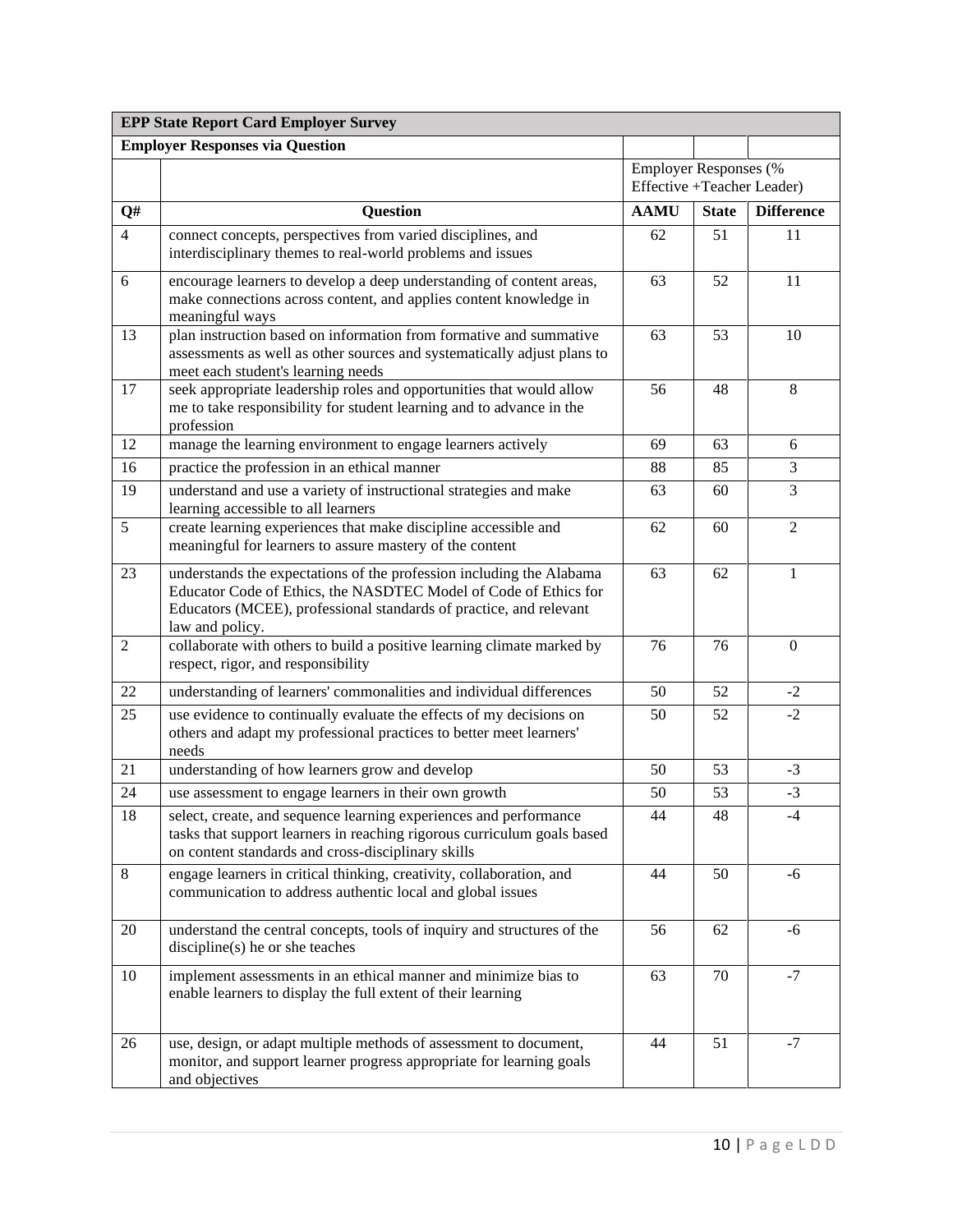| 9             | has deep knowledge of current and emerging state initiatives and<br>programs including, but not limited to the Alabama Reading Initiative<br>(ARI); the Alabama Math, Science and Technology Initiative<br>(AMSTI); Alabama Learning Exchange (ALEX); and Alabama<br>Connecting Classrooms, Educators and Students Statewide (ACCESS);<br>Response to Instruction (RTI) and their relationship to student<br>achievement. | 31 | 40 | -9    |
|---------------|---------------------------------------------------------------------------------------------------------------------------------------------------------------------------------------------------------------------------------------------------------------------------------------------------------------------------------------------------------------------------------------------------------------------------|----|----|-------|
|               | collaborate with learners, families, colleagues, other school<br>professionals, and community members to ensure learner growth.                                                                                                                                                                                                                                                                                           | 50 | 61 | -11   |
| $\mathcal{E}$ | communicates with students, parents, and the public about Alabama's<br>assessment system and major Alabama educational improvement<br>initiatives.                                                                                                                                                                                                                                                                        | 31 | 43 | $-12$ |
| 15            | possesses knowledge of Alabama's state assessment system                                                                                                                                                                                                                                                                                                                                                                  | 38 | 50 | $-12$ |
| 14            | plan instruction by collaborating with colleagues, specialists,<br>community resources, families and learners to meet individual learning<br>needs                                                                                                                                                                                                                                                                        | 44 | 59 | $-15$ |
| 7             | engage in continuous professional learning to more effectively meet<br>the needs of each learner                                                                                                                                                                                                                                                                                                                          | 37 | 61 | $-24$ |

#### **Stakeholder Input and Sharing Results**

The EPP has developed a special relationship with the Madison County School System for helping recruit candidates into the EPP's teacher preparation program. The district has assigned three district liaisons to serve on a committee to aid in this area of transformation.

The EPP was awarded a grant with BranchEd Alliance to begin a transformational process of its entire initial teacher educator programs. The EPP is in its 1<sup>st</sup> year of the transformation process. The data from the EPP key assessments, Praxis, edTPA, GPA, Planning for Instruction, Impact on Student Learning, Content Knowledge and Skills, and Professional Dispositions from 2017-2019 academic years were provided to BranchEd so that a 3-year baseline could be determined. Setting a baseline provides the EPP the opportunity to set goals and to develop action plans to reach those goals each year.

The EPP hosted "School Partnership Day" in the fall of 2020, where school partners from ten schools, businesses, and/or community partners engaged in data conversations with the program faculty. There were various breakout sessions allowing stakeholders the opportunity to provide their input into various areas of the program from field experiences to curriculum mapping. Over six-nine school partners participated in the discussions, made recommendations and suggestions, and jointly supported the EPP with decisions about how to move forward with recruiting and the Praxis Teaching Reading assessment.

The EPP for 2020-2021 had 25 MOUs with public and/or private schools throughout the state of Alabama.

# **Sharing Results**

The use of assessments regarding all aspects of candidate performance and EPP operations provide invaluable data for improvement in terms of the curriculum, EPP operations, and candidate learning and support. Teacher education faculty consider major and minor changes to increase the effectiveness of each course and/or program to further strengthen candidates' preparation. Each academic year, program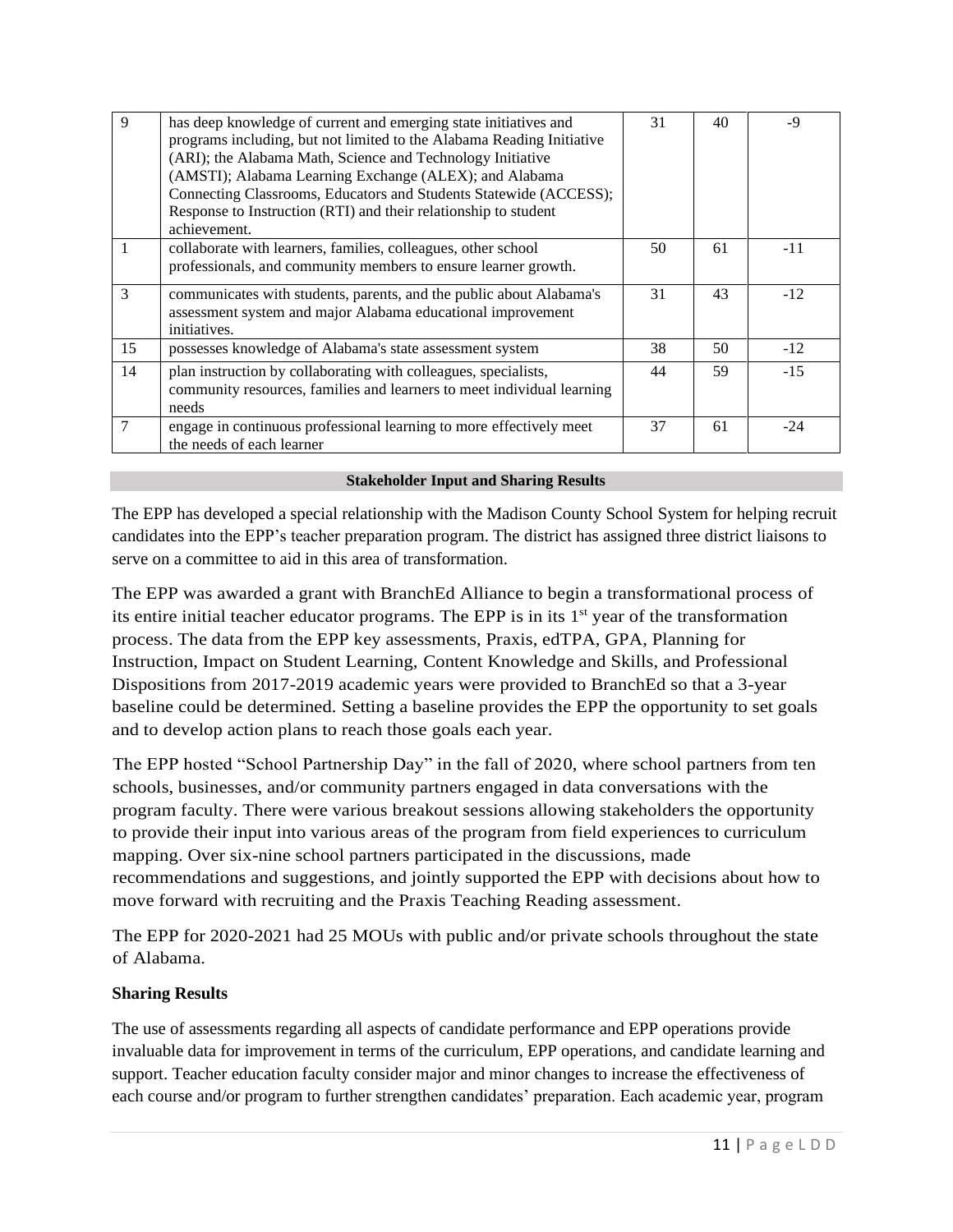and EPP-level data are shared with internal stakeholders, such as the Educator Preparation Provider Advisory Committees, the University Board of Trustees and administrators at the University, and education faculty. Additionally, external stakeholders, such as community partners, and principals, cooperating teachers, alumni, and representatives from the school districts are also provided data information. The regular sharing of aggregated and disaggregated data has resulted in a culture of a continuous cycle of improvement that takes into consideration recommendations from a wide audience of stakeholders. The EPP provides examples of data-based discussions and decisions resulting in the following changes in the Educator Preparation Program for 2019-2020:

- Development of new courses for the Collaborative Special Education Program: Based on candidates' input and completing a curriculum mapping of the ALSDE Standards for Special Education, the faculty designed a new course by combining standards to develop the "Writing IEP" course. It is expected that candidate scores on the Praxis Special Education test will increase because of the revised course alignment.
- Revised reading courses to align with the Alabama Literacy Act: The EPP revised nine credit hours in the Early Childhood, Elementary, and Collaborative Special Education Programs to align with the requirements of the Alabama Literacy Act. The nine credit hours include the Science of Reading theory and Dyslexia strategies and research.

# **Measure 3: Candidate Competency at Program Completion (R3.3 & RA3.4) – Outcome Measures**

#### **Title of Assessment: edTPA Data: Results 2020-2021**

To earn an Alabama educator certificate, based on completion of a traditional approach. An applicant must

Complete an approved program with a prescribed grade point average (GPA) and meet assessment requirements. Prior to September 1, 2018, assessment requirements included a written test of pedagogical knowledge, Principles of Learning and Teaching (PLT), and a Praxis content test specific to the teaching field subject for which certification is sought. Effective September 1, 2018, edTPA a performance assessment, replaced the PLT. The edTPA assessment is administered during the first eight weeks of the internship. All initial program candidates in Class B and Class A-Alternative programs take the exam.

| edTPA<br>15 and 16 Rubric Handbooks<br>Required Alabama Score<br>15 Rubrics= $37$<br>$**18$ Rubrics -44 | Number<br>Passed<br>*Total Number<br>less than 5 | Pass Rate Class B<br>Mean Score | Pass Rate Class A<br>Alternative<br>Mean Score | Pass Rate<br>Percentage<br>Levels and<br>Programs |
|---------------------------------------------------------------------------------------------------------|--------------------------------------------------|---------------------------------|------------------------------------------------|---------------------------------------------------|
| Collaborative Special Education $(K-6/6-12)$                                                            | $\ast$                                           | 100%<br>Mean 40                 | 100%<br>Mean 43.33                             | 100%                                              |
| Early Childhood (P-3)                                                                                   | $\ast$                                           | 100%<br><b>Mean 44.5</b>        | <b>NA</b>                                      | 100%                                              |
| ** Elementary Education                                                                                 | 8                                                | 100%<br>Mean 47.16              | <b>NA</b>                                      | 100%                                              |
| English Language Arts, Secondary<br>Education                                                           | $\ast$                                           | NA.                             | 100%<br>Mean 56                                | 100%                                              |
| Family and Consumer Science                                                                             | $\ast$                                           | NA                              | 100%<br>Mean 44                                | 100%                                              |
| All Science Areas: Biology, Chemistry,<br>Physics. & General Science                                    | $\ast$                                           | 100%<br>Mean 46                 | NA                                             | 100%                                              |
| Mathematics, Secondary Education                                                                        | *                                                | 100%                            | <b>NA</b>                                      | 100%                                              |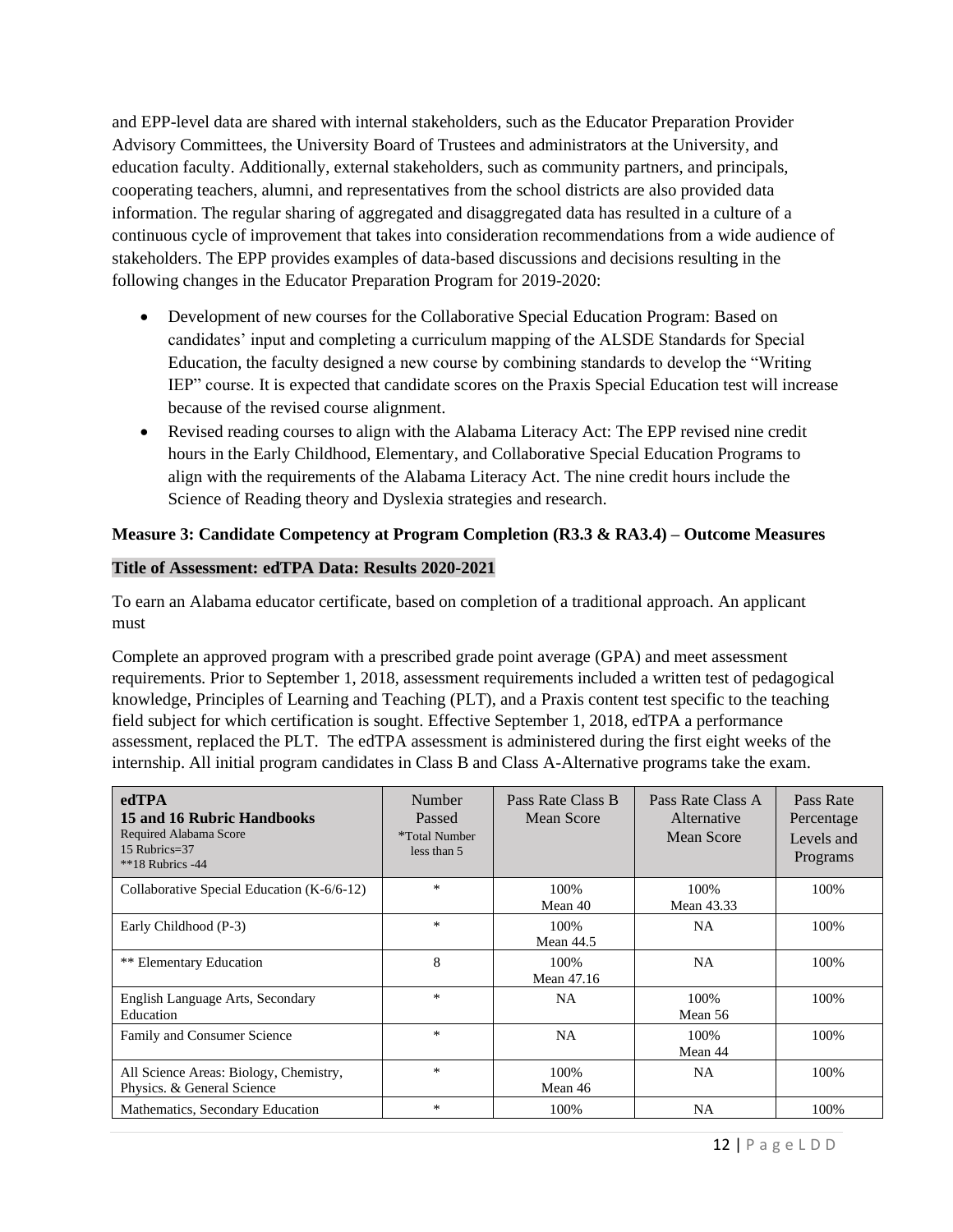|                                                |        | Mean $43.5$        |                    |      |
|------------------------------------------------|--------|--------------------|--------------------|------|
| General Social Studies, Secondary<br>Education | *      | 100%<br>Mean 45    | 100%<br>Mean 51.5  | 100% |
| Physical Education (P-12)                      | $\ast$ | 100%<br>Mean 40    | NA                 | 100% |
| All Programs                                   | 22     | 100%<br>Mean 44.36 | 100%<br>Mean 48.71 | 100% |

The edTPA assessment consists of candidates meeting the Alabama State Department of Education's cut score of 37 or 44 (elementary) to graduate and earn the Professional Teacher Certificate in Alabama. The candidates submit their edTPA portfolios to the Pearson platform for national scoring. For 2020-2021 a total number of 22 candidates took the edTPA and all  $22(100%)$  passed. Since 2018, the EPP has consistently reviewed the national scoring data to identify areas of strength and improvements. The EPP has a pass rate of one hundred percent for all graduates from all Class B and Class A - Alternative programs. The secondary education programs continue to score higher on the assessment than the other programs at the undergraduate and graduate levels.

#### **Title of Assessment: Praxis Content Data: Results 2020-2021**

Candidates take the Praxis exam specific to their content area during their methods courses. All candidates must pass their specific content area test based on the required scores of the Alabama State Department of Education before admission to the internship.

Candidates in Collaborative Special Education, Early Childhood, and Elementary Education are required to pass the Praxis Teaching Reading exam with a score of 159. The EPP has found this assessment challenging for candidates to progress through the program to the internship. Passing the Praxis exam is required before a candidate can be admitted into the internship. In the last three years, the EPP has continued to make changes to its programs to close the gap of what candidates should know and be able to do to pass the test on the first attempt.

#### **PRAXIS SUMMARY PASS RATE 2020-2021 – Class B Initial Certification**

| <b>Cohort Groups</b>             | The number taking<br>the Test | <b>Number</b><br>Passing the<br><b>Test</b> | <b>Percentage Rate</b> |
|----------------------------------|-------------------------------|---------------------------------------------|------------------------|
| All program completers 2020-2021 | 16                            | 16                                          | 100%                   |
| All program completers 2019-2020 |                               | 7                                           | 100\%                  |
| All program completers 2018-2019 |                               | 15                                          | 100\%                  |

#### **PRAXIS SUMMARY PASS RATE 2020-2021 – Class A Alternative Initial Certification**

| <b>Cohort Groups</b>             | The number taking<br>the Test | <b>Number</b><br>Passing the<br><b>Test</b> | <b>Percentage Rate</b> |
|----------------------------------|-------------------------------|---------------------------------------------|------------------------|
| All program completers 2020-2021 | n                             | O                                           | 100\%                  |
| All program completers 2019-2020 |                               | 12                                          | 100\%                  |
| All program completers 2018-2019 | 20                            | 20                                          | 100%                   |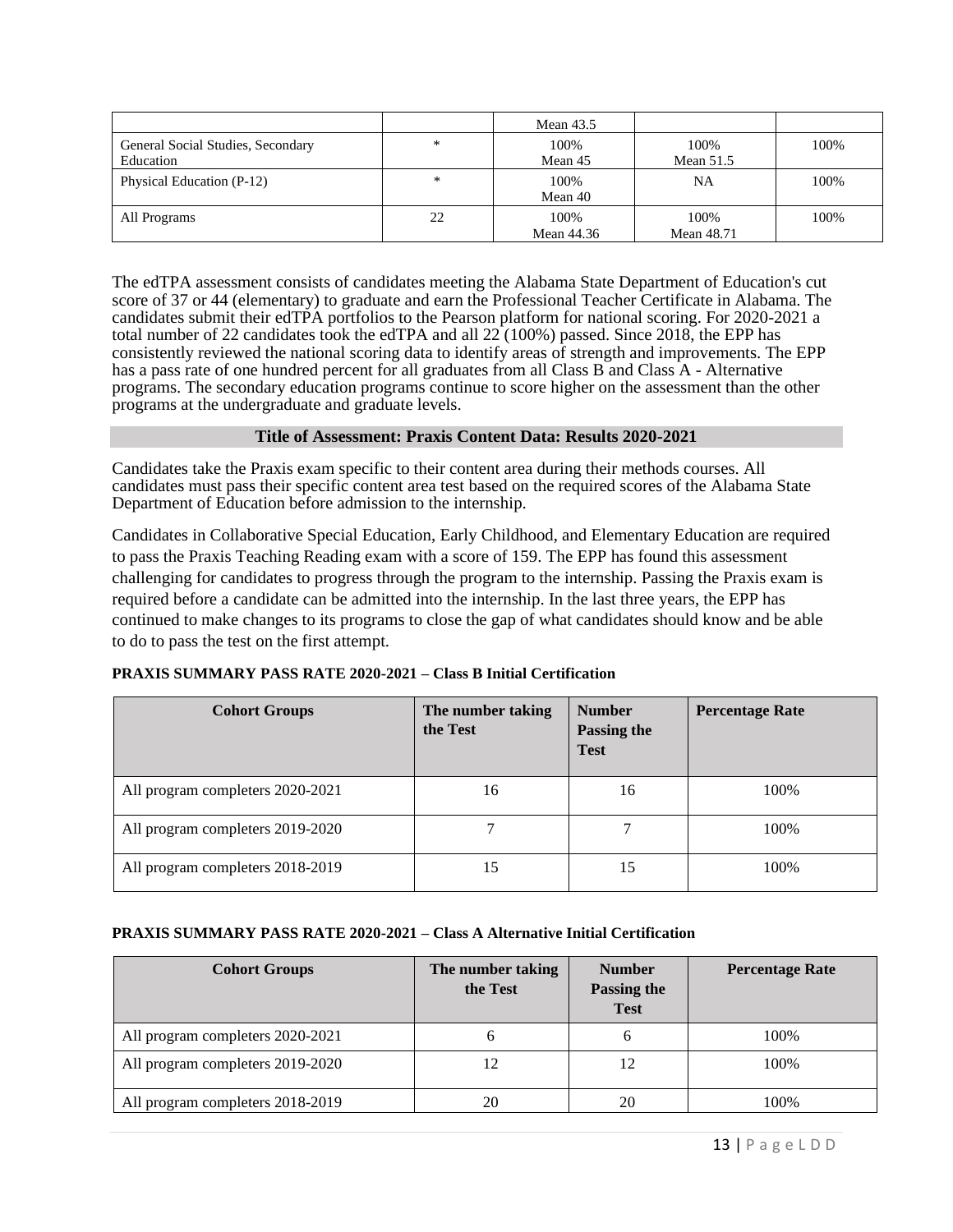# **PRAXIS SUMMARY PASS RATE 2020-2021 – Class A Traditional – Advanced Program School Counseling Program**

| <b>Cohort Group</b>              | The number taking<br>the Test | <b>Number</b><br><b>Passing the</b><br><b>Test</b> | <b>Percentage Rate</b> |
|----------------------------------|-------------------------------|----------------------------------------------------|------------------------|
| All program completers 2020-2021 | <b>NA</b>                     | NA                                                 | NA                     |
| All program completers 2019-2020 | *less than $5$                | *less than $5$                                     | 100%                   |

#### **PRAXIS SUMMARY PASS RATE 2020-2021 – Class A Traditional – Advanced Program Instructional**

#### **Leadership Program: Class A and Class AA**

| <b>Cohort Group</b>              | The number taking<br>the Test | <b>Number</b><br>Passing the<br><b>Test</b> | <b>Percentage Rate</b> |
|----------------------------------|-------------------------------|---------------------------------------------|------------------------|
| All program completers 2020-2021 | *less than 5                  | *less than 5                                | 100%                   |
| All program completers 2019-2020 | *less than 5                  | *less than 5                                | 100%                   |

#### **Advanced Programs – Comprehensive Exams. 2020-2021 (Master's degree and Education Specialist)**

| <b>Programs</b><br>$N=10$ | The Number taking the<br><b>Exam</b> | <b>Number Passing the Exam</b> | <b>Percentage Rate</b> |
|---------------------------|--------------------------------------|--------------------------------|------------------------|
| Early Childhood           | *less than $5$                       | *less than 5                   | 100%                   |
| Elementary                | *less than $5$                       | *less than 5                   | 100%                   |
| Family & Consumer         | *less than $5$                       | *less than $5$                 | 100%                   |
| <b>Sciences</b>           |                                      |                                |                        |
| General Science           | *less than $5$                       | *less than 5                   | 100%                   |
| Instructional             | *less than $5$                       | *less than $5$                 | 100%                   |
| Leadership                |                                      |                                |                        |
| Music Choral              | *less than $5$                       | *less than 5                   | 100%                   |
| <b>Physical Education</b> | *less than $5$                       | *less than 5                   | 100%                   |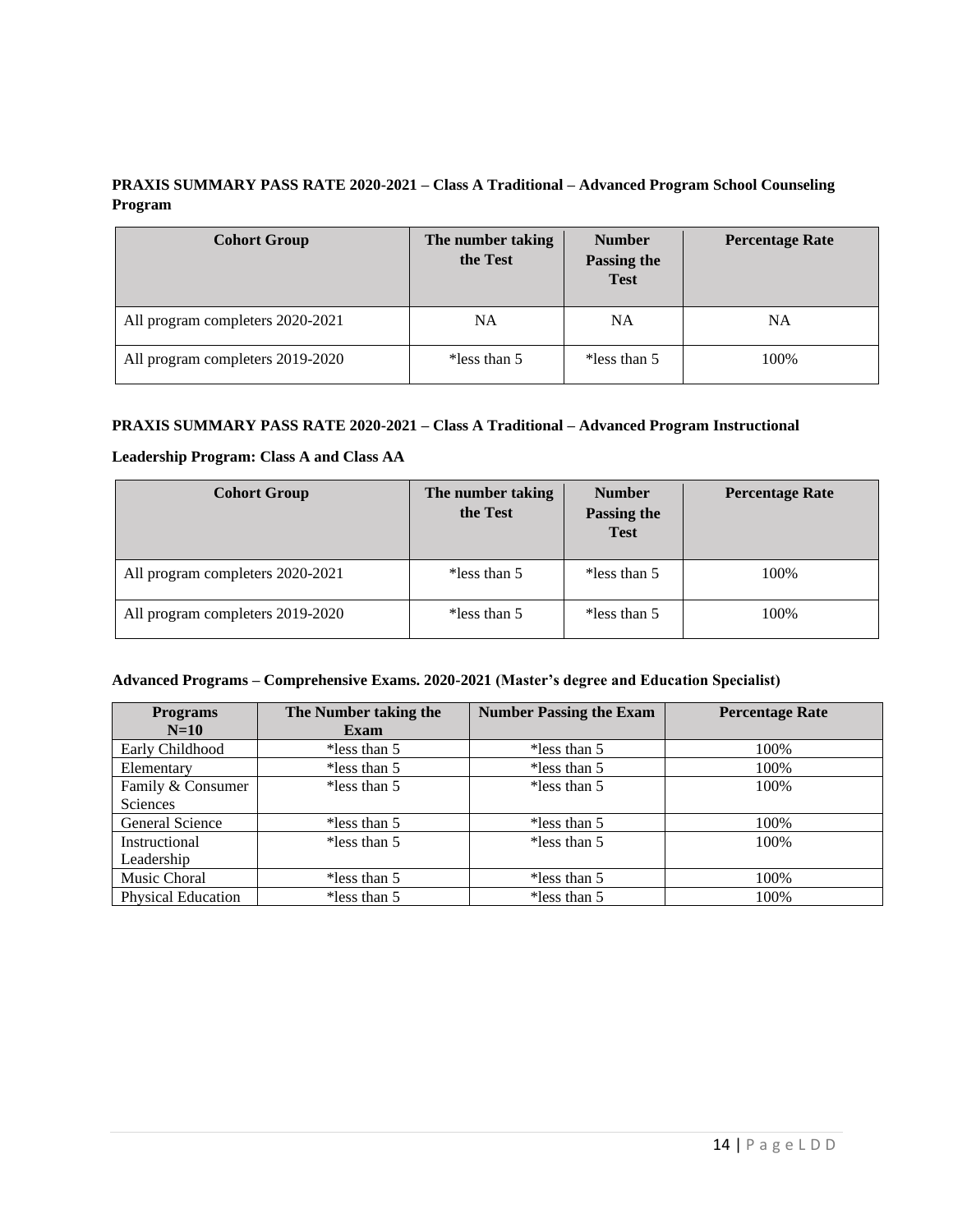#### **Advanced Programs – Master's Research Project. 2020-2021 - Education Specialist – Degree**

| <b>Programs</b><br>$N=10$ | The Number of<br>Completers | <b>Number Passing</b> | <b>Percentage Rate</b> |
|---------------------------|-----------------------------|-----------------------|------------------------|
| Elementary                | *less than 5                | *less than 5          | 100%                   |

#### **GRADUATION RATE BY DEGREE LEVEL REPORT: GRADUATION RATE UNDERGRADUATE PROGRAMS – INITIAL PROGRAMS**

| Academic Year | <b>Total Number Completers</b> | Percentage<br>Graduated in 4 Years | <b>Total Percentage</b><br>Graduated of the Cohort<br>Group |
|---------------|--------------------------------|------------------------------------|-------------------------------------------------------------|
| 2020-2021     | 16                             | 20%                                | 70%                                                         |
| 2019-2020     |                                | 30%                                | 100%                                                        |
| 2018-2019     | 14                             | 22%                                | 46%                                                         |

#### **GRADUATION RATE – ALTERNATIVE PROGRAMS**

| Academic Year | <b>Total Number Completers</b> | Percentage<br>Graduated in 3 Years (6<br>semesters) | <b>Total Percentage</b><br>Graduated of the Cohort<br>Group |
|---------------|--------------------------------|-----------------------------------------------------|-------------------------------------------------------------|
| 2020-2021     | n                              | 90%                                                 | 90%                                                         |
| 2019-2020     | 12                             | 100%                                                | 100%                                                        |
| 2018-2019     | 19                             | 25%                                                 | 42%                                                         |

#### **GRADUATION RATE – TRADITIONAL - ADVANCED PROGRAMS (Masters and Education Specialist)**

| Academic Year | <b>Total Number Completers</b> | Percentage<br>Graduated in 3 Years (6<br>semesters) | <b>Total Percentage</b><br>Graduated from the<br>Cohort<br>Group |  |
|---------------|--------------------------------|-----------------------------------------------------|------------------------------------------------------------------|--|
| 2020-2021     | 10                             | 100%                                                | 100%                                                             |  |
| 2019-2020     |                                | 100%                                                | 100%                                                             |  |
| 2018-2019     |                                | 100%                                                | 100%                                                             |  |

#### **PROGRAM COMPLETERS AND EARNED CERTIFICATIONS**

**Class B – Undergraduate (Initial Programs)**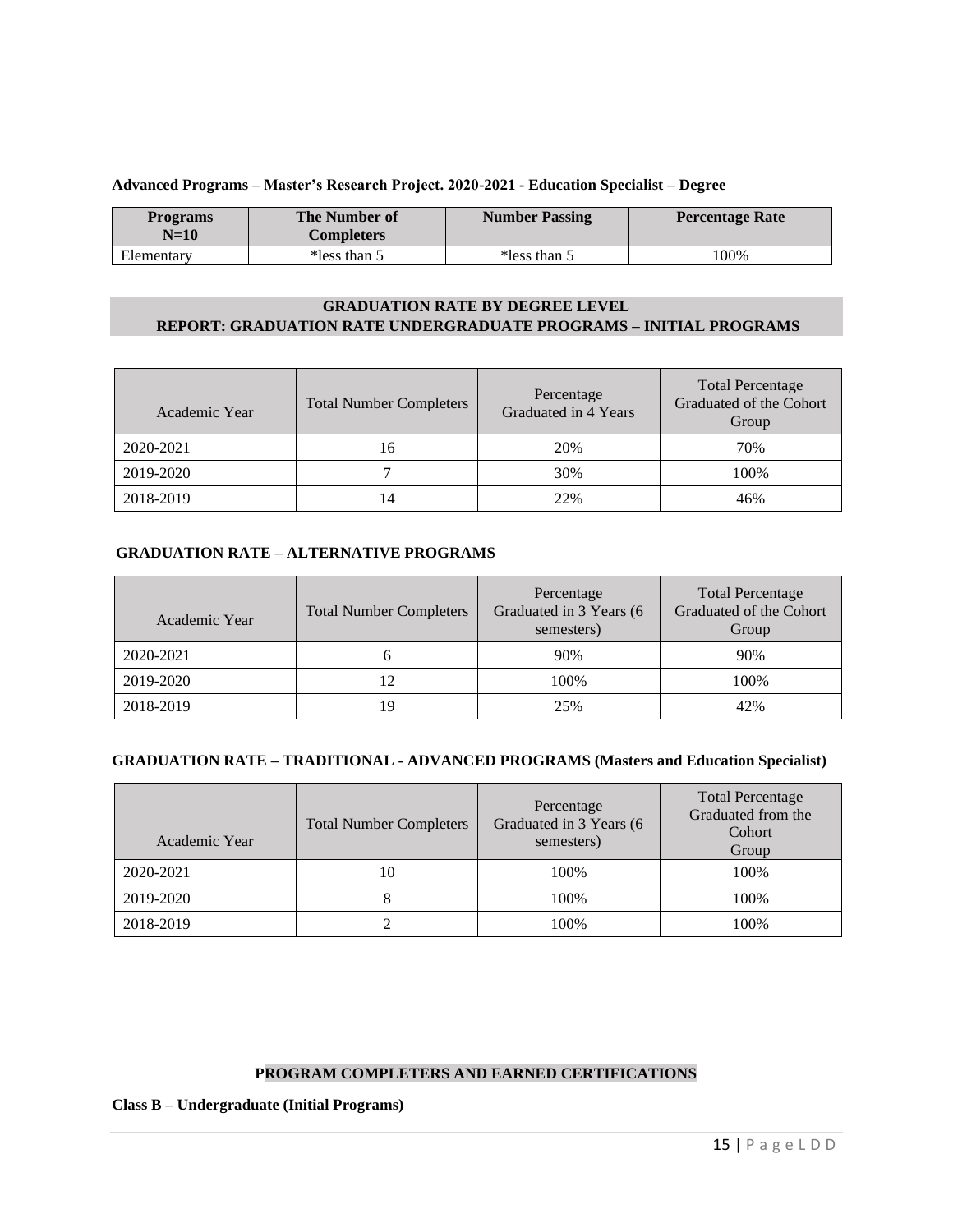| Academic Year | Candidates<br>Recommended<br>for Certification | Program<br>Completers | Total<br>Number of<br>Males | Total<br>Number of<br>Females |
|---------------|------------------------------------------------|-----------------------|-----------------------------|-------------------------------|
| 2020-2021     | 16                                             | 16                    | 6                           | 10                            |
| 2019-2020     |                                                |                       |                             |                               |
| 2018-2019     | 14                                             | 14                    | 3                           |                               |

#### **Class A – Alternative Certification (Initial Programs)**

| Academic Year | Candidates<br>Recommended<br>for Certification | Program<br>Completers | Total<br>Number of<br>Males | Total<br>Number of<br>Females |
|---------------|------------------------------------------------|-----------------------|-----------------------------|-------------------------------|
| 2020-2021     | 6                                              | 6                     |                             | 4                             |
| 2019-2020     | 12                                             | 12                    |                             | 10                            |
| 2018-2019     | 19                                             | 19                    | 6                           | 13                            |

#### **Class A – Traditional and Education Specialist Certification (Advanced Programs)**

| Academic Year | Candidates<br>Recommended<br>for Certification | Program<br>Completers | Total<br>Number of<br>Males | Total<br>Number of<br>Females |
|---------------|------------------------------------------------|-----------------------|-----------------------------|-------------------------------|
| 2020-2021     | 10                                             | 10                    |                             | 6                             |
| 2019-2020     | 10                                             | 10                    |                             | 8                             |
| 2018-2019     | 8                                              | 8                     |                             | 6                             |

# **MEASURE 4: ABILITY OF COMPLETERS TO BE HIRED IN EDUCATION POSITIONS FOR WHICH THEY HAVE "BEEN PREPARED". – Outcome Measures**